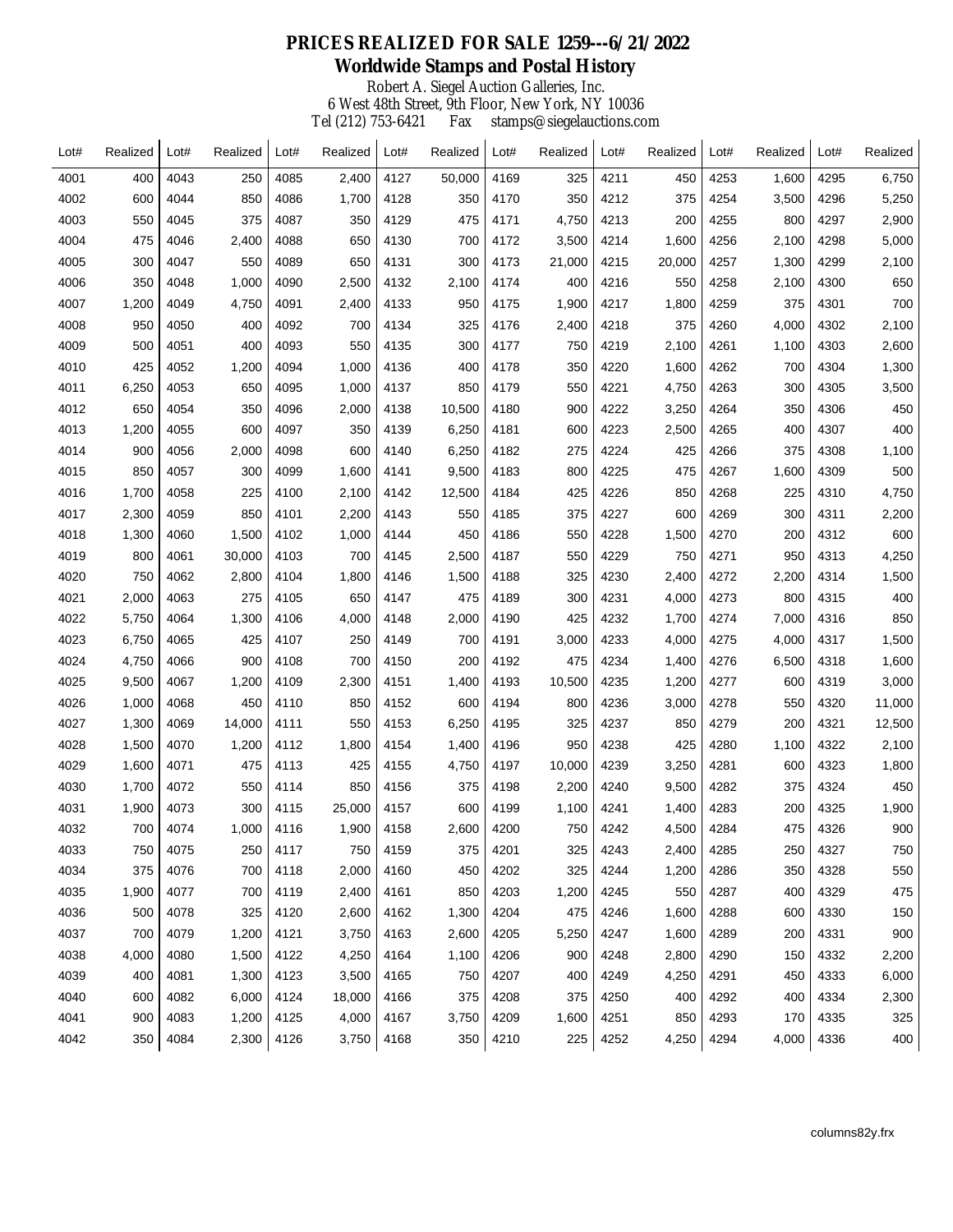## **PRICES REALIZED FOR SALE 1259---6/21/2022 Worldwide Stamps and Postal History** Robert A. Siegel Auction Galleries, Inc. 6 West 48th Street, 9th Floor, New York, NY 10036 Tel (212) 753-6421 Fax stamps@siegelauctions.com  $\mathbf{r}$  $\mathbf{r}$  $\mathbf{I}$

| Lot# | Realized | Lot# | Realized | Lot# | Realized | Lot# | Realized | Lot# | Realized | Lot# | Realized | Lot# | Realized | Lot# | Realized |
|------|----------|------|----------|------|----------|------|----------|------|----------|------|----------|------|----------|------|----------|
| 4337 | 500      | 4379 | 325      | 4421 | 650      | 4463 | 3,250    | 4505 | 800      | 4547 | 900      | 4589 | 1,300    | 4634 | 2,700    |
| 4338 | 900      | 4380 | 350      | 4422 | 400      | 4464 | 150      | 4506 | 275      | 4548 | 600      | 4590 | 375      | 4635 | 300      |
| 4339 | 1,600    | 4381 | 10,500   | 4423 | 1,200    | 4465 | 250      | 4507 | 2,700    | 4549 | 1,100    | 4591 | 190      | 4636 | 225      |
| 4340 | 500      | 4382 | 275      | 4424 | 8,000    | 4466 | 400      | 4508 | 400      | 4550 | 900      | 4592 | 140      | 4637 | 600      |
| 4341 | 1,600    | 4383 | 225      | 4425 | 1,400    | 4467 | 425      | 4509 | 2,900    | 4551 | 600      | 4593 | 800      | 4638 | 475      |
| 4342 | 600      | 4384 | 1,000    | 4426 | 170      | 4468 | 150      | 4510 | 1,400    | 4552 | 7,500    | 4594 | 325      | 4640 | 600      |
| 4343 | 500      | 4385 | 800      | 4427 | 300      | 4469 | 300      | 4511 | 450      | 4553 | 180      | 4595 | 400      | 4641 | 600      |
| 4344 | 650      | 4386 | 1,000    | 4428 | 2,000    | 4470 | 350      | 4512 | 1,700    | 4554 | 325      | 4596 | 400      | 4642 | 2,500    |
| 4345 | 1,800    | 4387 | 275      | 4429 | 600      | 4471 | 950      | 4513 | 225      | 4555 | 275      | 4597 | 250      | 4643 | 550      |
| 4346 | 300      | 4388 | 850      | 4430 | 1,300    | 4472 | 1,000    | 4514 | 450      | 4556 | 190      | 4598 | 900      | 4644 | 3,000    |
| 4347 | 325      | 4389 | 750      | 4431 | 1,200    | 4473 | 4,250    | 4515 | 600      | 4557 | 450      | 4599 | 300      | 4645 | 3,500    |
| 4348 | 650      | 4390 | 1,000    | 4432 | 15,500   | 4474 | 950      | 4516 | 1,300    | 4558 | 600      | 4600 | 275      | 4646 | 2,500    |
| 4349 | 425      | 4391 | 325      | 4433 | 475      | 4475 | 160      | 4517 | 425      | 4559 | 1,000    | 4601 | 3,000    | 4647 | 1,300    |
| 4350 | 1,900    | 4392 | 850      | 4434 | 1,800    | 4476 | 1,300    | 4518 | 600      | 4560 | 1,200    | 4602 | 275      | 4648 | 450      |
| 4351 | 1,600    | 4393 | 400      | 4435 | 750      | 4477 | 650      | 4519 | 250      | 4561 | 150      | 4603 | 3,750    | 4649 | 300      |
| 4352 | 2,400    | 4394 | 4,250    | 4436 | 300      | 4478 | 500      | 4520 | 225      | 4562 | 160      | 4604 | 1,200    | 4650 | 4,750    |
| 4353 | 190      | 4395 | 1,900    | 4437 | 1,500    | 4479 | 425      | 4521 | 2,900    | 4563 | 275      | 4605 | 425      | 4651 | 1,500    |
| 4354 | 350      | 4396 | 700      | 4438 | 2,700    | 4480 | 350      | 4522 | 1,700    | 4564 | 225      | 4606 | 600      | 4652 | 1,300    |
| 4355 | 2,200    | 4397 | 1,600    | 4439 | 750      | 4481 | 550      | 4523 | 550      | 4565 | 350      | 4607 | 700      | 4653 | 650      |
| 4356 | 1,600    | 4398 | 3,250    | 4440 | 450      | 4482 | 19,000   | 4524 | 375      | 4566 | 250      | 4608 | 3,250    | 4654 | 1,600    |
| 4357 | 325      | 4399 | 375      | 4441 | 2,100    | 4483 | 40,000   | 4525 | 750      | 4567 | 200      | 4609 | 100      | 4655 | 2,000    |
| 4358 | 650      | 4400 | 2,300    | 4442 | 400      | 4484 | 1,100    | 4526 | 700      | 4568 | 600      | 4610 | 700      | 4656 | 1,600    |
| 4359 | 7,500    | 4401 | 425      | 4443 | 500      | 4485 | 300      | 4527 | 2,100    | 4569 | 650      | 4611 | 3,250    | 4657 | 12,000   |
| 4360 | 375      | 4402 | 4,750    | 4444 | 450      | 4486 | 550      | 4528 | 900      | 4570 | 3,000    | 4613 | 900      | 4658 | 5,500    |
| 4361 | 700      | 4403 | 325      | 4445 | 1,600    | 4487 | 275      | 4529 | 425      | 4571 | 250      | 4614 | 700      | 4659 | 11,500   |
| 4362 | 450      | 4404 | 550      | 4446 | 400      | 4488 | 450      | 4530 | 3,000    | 4572 | 400      | 4615 | 1,300    | 4660 | 3,250    |
| 4363 | 600      | 4405 | 800      | 4447 | 400      | 4489 | 950      | 4531 | 1,000    | 4573 | 275      | 4616 | 2,300    | 4661 | 3,500    |
| 4364 | 1,000    | 4406 | 325      | 4448 | 400      | 4490 | 1,800    | 4532 | 1,900    | 4574 | 750      | 4617 | 750      | 4662 | 4,000    |
| 4365 | 1,700    | 4407 | 650      | 4449 | 300      | 4491 | 850      | 4533 | 950      | 4575 | 550      | 4618 | 900      | 4663 | 1,800    |
| 4366 | 450      | 4408 | 250      | 4450 | 750      | 4492 | 2,500    | 4534 | 350      | 4576 | 1,600    | 4619 | 1,400    | 4664 | 1,600    |
| 4367 | 375      | 4409 | 4,000    | 4451 | 150      | 4493 | 3,500    | 4535 | 5,500    | 4577 | 475      | 4620 | 425      | 4665 | 400      |
| 4368 | 300      | 4410 | 750      | 4452 | 475      | 4494 | 1,100    | 4536 | 425      | 4578 | 200      | 4621 | 950      | 4666 | 850      |
| 4369 | 1,500    | 4411 | 15,000   | 4453 | 425      | 4495 | 1,500    | 4537 | 1,100    | 4579 | 140      | 4622 | 550      | 4667 | 425      |
| 4370 | 375      | 4412 | 1,600    | 4454 | 600      | 4496 | 800      | 4538 | 1,200    | 4580 | 350      | 4623 | 300      | 4668 | 750      |
| 4371 | 300      | 4413 | 1,600    | 4455 | 475      | 4497 | 800      | 4539 | 1,900    | 4581 | 1,500    | 4624 | 375      | 4669 | 400      |
| 4372 | 3,000    | 4414 | 1,400    | 4456 | 130      | 4498 | 425      | 4540 | 600      | 4582 | 500      | 4625 | 450      | 4670 | 400      |
| 4373 | 225      | 4415 | 300      | 4457 | 19,000   | 4499 | 1,200    | 4541 | 1,300    | 4583 | 300      | 4628 | 300      | 4671 | 500      |
| 4374 | 350      | 4416 | 1,700    | 4458 | 9,500    | 4500 | 3,000    | 4542 | 600      | 4584 | 425      | 4629 | 850      | 4672 | 14,000   |
| 4375 | 2,200    | 4417 | 425      | 4459 | 400      | 4501 | 1,100    | 4543 | 16,500   | 4585 | 275      | 4630 | 1,700    | 4673 | 16,000   |
| 4376 | 425      | 4418 | 900      | 4460 | 22,000   | 4502 | 375      | 4544 | 2,800    | 4586 | 275      | 4631 | 1,000    | 4674 | 1,500    |
| 4377 | 300      | 4419 | 700      | 4461 | 8,500    | 4503 | 500      | 4545 | 300      | 4587 | 650      | 4632 | 350      | 4675 | 1,400    |
| 4378 | 250      | 4420 | 600      | 4462 | 5,750    | 4504 | 1,000    | 4546 | 400      | 4588 | 425      | 4633 | 450      | 4676 | 4,500    |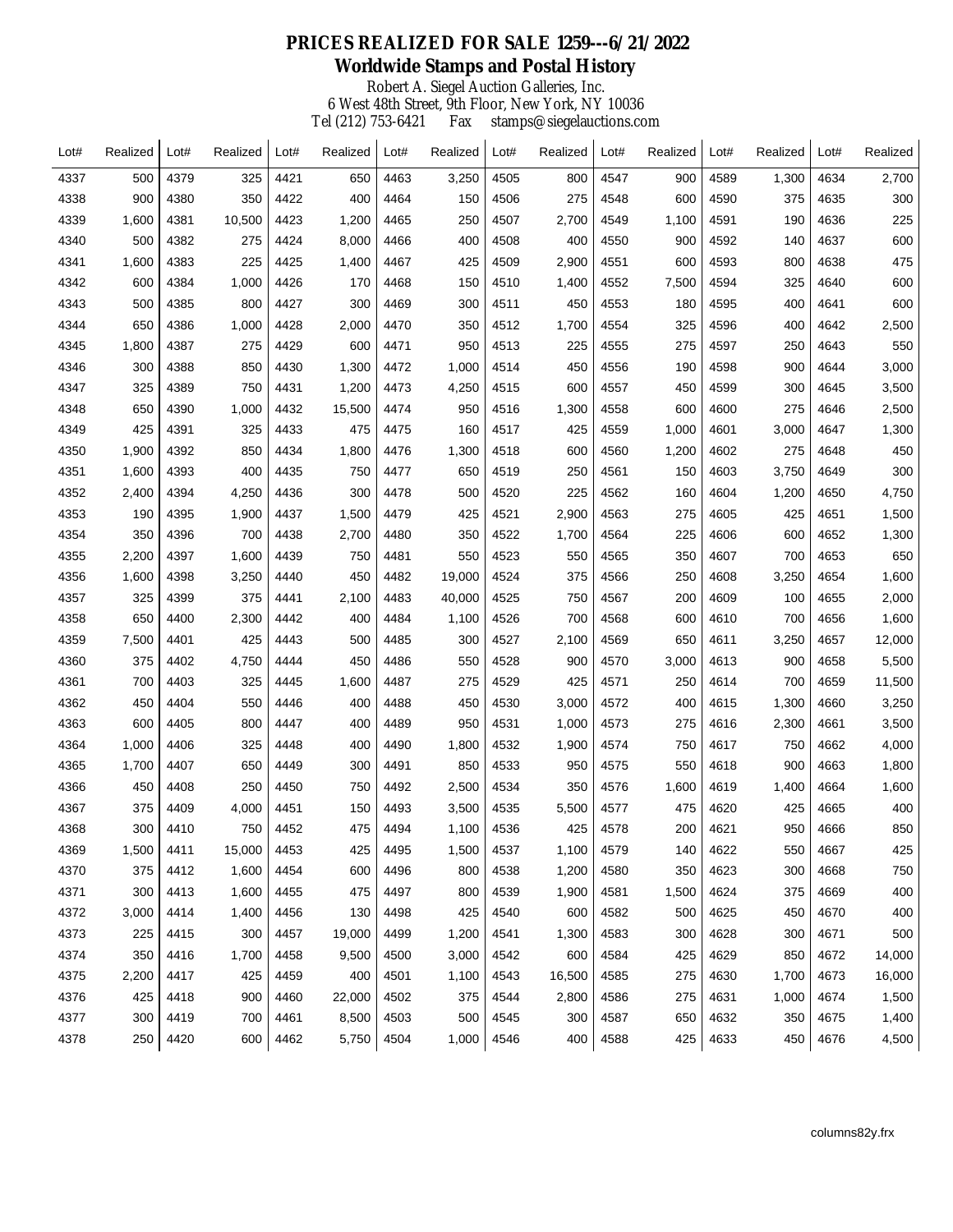## **PRICES REALIZED FOR SALE 1259---6/21/2022 Worldwide Stamps and Postal History** Robert A. Siegel Auction Galleries, Inc. 6 West 48th Street, 9th Floor, New York, NY 10036 Tel (212) 753-6421 Fax stamps@siegelauctions.com  $\mathbf{r}$  $\mathbf{r}$  $\mathbf{I}$

| Lot# | Realized | Lot# | Realized | Lot# | Realized | Lot# | Realized | Lot# | Realized | Lot# | Realized | Lot# | Realized | Lot# | Realized |
|------|----------|------|----------|------|----------|------|----------|------|----------|------|----------|------|----------|------|----------|
| 4677 | 4,250    | 4719 | 375      | 4761 | 650      | 4804 | 600      | 4846 | 600      | 4888 | 850      | 4930 | 250      | 4973 | 550      |
| 4678 | 600      | 4720 | 250      | 4762 | 250      | 4805 | 450      | 4847 | 225      | 4889 | 160      | 4931 | 1,400    | 4974 | 325      |
| 4679 | 1,400    | 4721 | 250      | 4763 | 170      | 4806 | 500      | 4848 | 850      | 4890 | 400      | 4932 | 1,600    | 4975 | 750      |
| 4680 | 1,400    | 4722 | 200      | 4764 | 950      | 4807 | 1,700    | 4849 | 6,750    | 4891 | 450      | 4933 | 325      | 4976 | 4,000    |
| 4681 | 1,600    | 4723 | 250      | 4765 | 400      | 4808 | 650      | 4850 | 350      | 4892 | 180      | 4934 | 2,200    | 4977 | 800      |
| 4682 | 1,200    | 4724 | 225      | 4766 | 1,100    | 4809 | 400      | 4851 | 950      | 4893 | 425      | 4935 | 275      | 4978 | 800      |
| 4683 | 3,250    | 4725 | 900      | 4767 | 375      | 4810 | 450      | 4852 | 2,300    | 4894 | 225      | 4936 | 350      | 4979 | 550      |
| 4684 | 425      | 4726 | 225      | 4769 | 250      | 4811 | 3,000    | 4853 | 500      | 4895 | 325      | 4937 | 425      | 4980 | 325      |
| 4685 | 375      | 4727 | 800      | 4770 | 300      | 4812 | 1,000    | 4854 | 325      | 4896 | 1,500    | 4938 | 400      | 4981 | 225      |
| 4686 | 550      | 4728 | 350      | 4771 | 1,600    | 4813 | 350      | 4855 | 275      | 4897 | 1,100    | 4939 | 275      | 4982 | 500      |
| 4687 | 325      | 4729 | 550      | 4772 | 300      | 4814 | 1,300    | 4856 | 350      | 4898 | 1,700    | 4940 | 450      | 4983 | 275      |
| 4688 | 400      | 4730 | 400      | 4773 | 275      | 4815 | 375      | 4857 | 375      | 4899 | 2,500    | 4941 | 375      | 4984 | 275      |
| 4689 | 4,000    | 4731 | 700      | 4774 | 150      | 4816 | 300      | 4858 | 5,000    | 4900 | 1,700    | 4942 | 425      | 4985 | 600      |
| 4690 | 1,100    | 4732 | 1,300    | 4775 | 100      | 4817 | 600      | 4859 | 600      | 4901 | 1,700    | 4943 | 2,600    | 4986 | 650      |
| 4691 | 1,000    | 4733 | 650      | 4776 | 130      | 4818 | 275      | 4860 | 1,100    | 4902 | 2,400    | 4944 | 1,200    | 4987 | 600      |
| 4692 | 1,000    | 4734 | 600      | 4777 | 250      | 4819 | 600      | 4861 | 650      | 4903 | 1,600    | 4945 | 400      | 4988 | 450      |
| 4693 | 1,100    | 4735 | 150      | 4778 | 100      | 4820 | 325      | 4862 | 200      | 4904 | 1,200    | 4946 | 650      | 4989 | 425      |
| 4694 | 1,100    | 4736 | 1,800    | 4779 | 600      | 4821 | 475      | 4863 | 190      | 4905 | 1,400    | 4947 | 400      | 4991 | 225      |
| 4695 | 700      | 4737 | 2,800    | 4780 | 275      | 4822 | 325      | 4864 | 225      | 4906 | 900      | 4948 | 170      | 4992 | 200      |
| 4696 | 1,700    | 4738 | 1,800    | 4781 | 160      | 4823 | 475      | 4865 | 475      | 4907 | 1,100    | 4949 | 300      | 4993 | 225      |
| 4697 | 425      | 4739 | 1,000    | 4782 | 180      | 4824 | 550      | 4866 | 300      | 4908 | 800      | 4950 | 700      | 4994 | 375      |
| 4698 | 550      | 4740 | 375      | 4783 | 275      | 4825 | 425      | 4867 | 425      | 4909 | 150      | 4951 | 475      | 4995 | 800      |
| 4699 | 2,200    | 4741 | 3,750    | 4784 | 350      | 4826 | 200      | 4868 | 700      | 4910 | 150      | 4953 | 1,100    | 4996 | 140      |
| 4700 | 600      | 4742 | 450      | 4785 | 250      | 4827 | 200      | 4869 | 600      | 4911 | 190      | 4954 | 750      | 4997 | 150      |
| 4701 | 2,500    | 4743 | 8,000    | 4786 | 300      | 4828 | 550      | 4870 | 1,200    | 4912 | 225      | 4955 | 500      | 4998 | 275      |
| 4702 | 350      | 4744 | 6,000    | 4787 | 350      | 4829 | 800      | 4871 | 550      | 4913 | 300      | 4956 | 375      | 5000 | 950      |
| 4703 | 375      | 4745 | 3,250    | 4788 | 300      | 4830 | 350      | 4872 | 600      | 4914 | 400      | 4957 | 375      | 5001 | 1,300    |
| 4704 | 1,200    | 4746 | 6,500    | 4789 | 250      | 4831 | 3,750    | 4873 | 375      | 4915 | 500      | 4958 | 1,200    | 5004 | 3,500    |
| 4705 | 1,000    | 4747 | 2,300    | 4790 | 200      | 4832 | 650      | 4874 | 950      | 4916 | 2,300    | 4959 | 550      | 5005 | 650      |
| 4706 | 600      | 4748 | 4,250    | 4791 | 350      | 4833 | 550      | 4875 | 250      | 4917 | 375      | 4960 | 200      | 5006 | 350      |
| 4707 | 1,100    | 4749 | 3,750    | 4792 | 140      | 4834 | 550      | 4876 | 1,100    | 4918 | 500      | 4961 | 600      | 5007 | 1,500    |
| 4708 | 1,600    | 4750 | 23,000   | 4793 | 450      | 4835 | 650      | 4877 | 375      | 4919 | 325      | 4962 | 800      | 5008 | 2,000    |
| 4709 | 550      | 4751 | 10,500   | 4794 | 2,100    | 4836 | 200      | 4878 | 600      | 4920 | 325      | 4963 | 160      | 5009 | 12,500   |
| 4710 | 4,500    | 4752 | 4,750    | 4795 | 9,000    | 4837 | 190      | 4879 | 700      | 4921 | 300      | 4964 | 750      | 5010 | 500      |
| 4711 | 1,200    | 4753 | 10,000   | 4796 | 500      | 4838 | 325      | 4880 | 250      | 4922 | 170      | 4965 | 550      | 5011 | 225      |
| 4712 | 200      | 4754 | 3,000    | 4797 | 550      | 4839 | 1,400    | 4881 | 375      | 4923 | 250      | 4966 | 400      | 5012 | 1,000    |
| 4713 | 650      | 4755 | 2,200    | 4798 | 425      | 4840 | 400      | 4882 | 1,300    | 4924 | 425      | 4967 | 200      | 5013 | 325      |
| 4714 | 400      | 4756 | 225      | 4799 | 475      | 4841 | 400      | 4883 | 850      | 4925 | 450      | 4968 | 500      | 5014 | 350      |
| 4715 | 475      | 4757 | 700      | 4800 | 1,300    | 4842 | 300      | 4884 | 190      | 4926 | 500      | 4969 | 700      | 5015 | 1,400    |
| 4716 | 375      | 4758 | 325      | 4801 | 325      | 4843 | 350      | 4885 | 600      | 4927 | 1,800    | 4970 | 700      | 5016 | 2,200    |
| 4717 | 550      | 4759 | 2,000    | 4802 | 600      | 4844 | 350      | 4886 | 400      | 4928 | 1,400    | 4971 | 325      | 5017 | 250      |
| 4718 | 450      | 4760 | 600      | 4803 | 500      | 4845 | 300      | 4887 | 450      | 4929 | 750      | 4972 | 1,100    | 5018 | 170      |